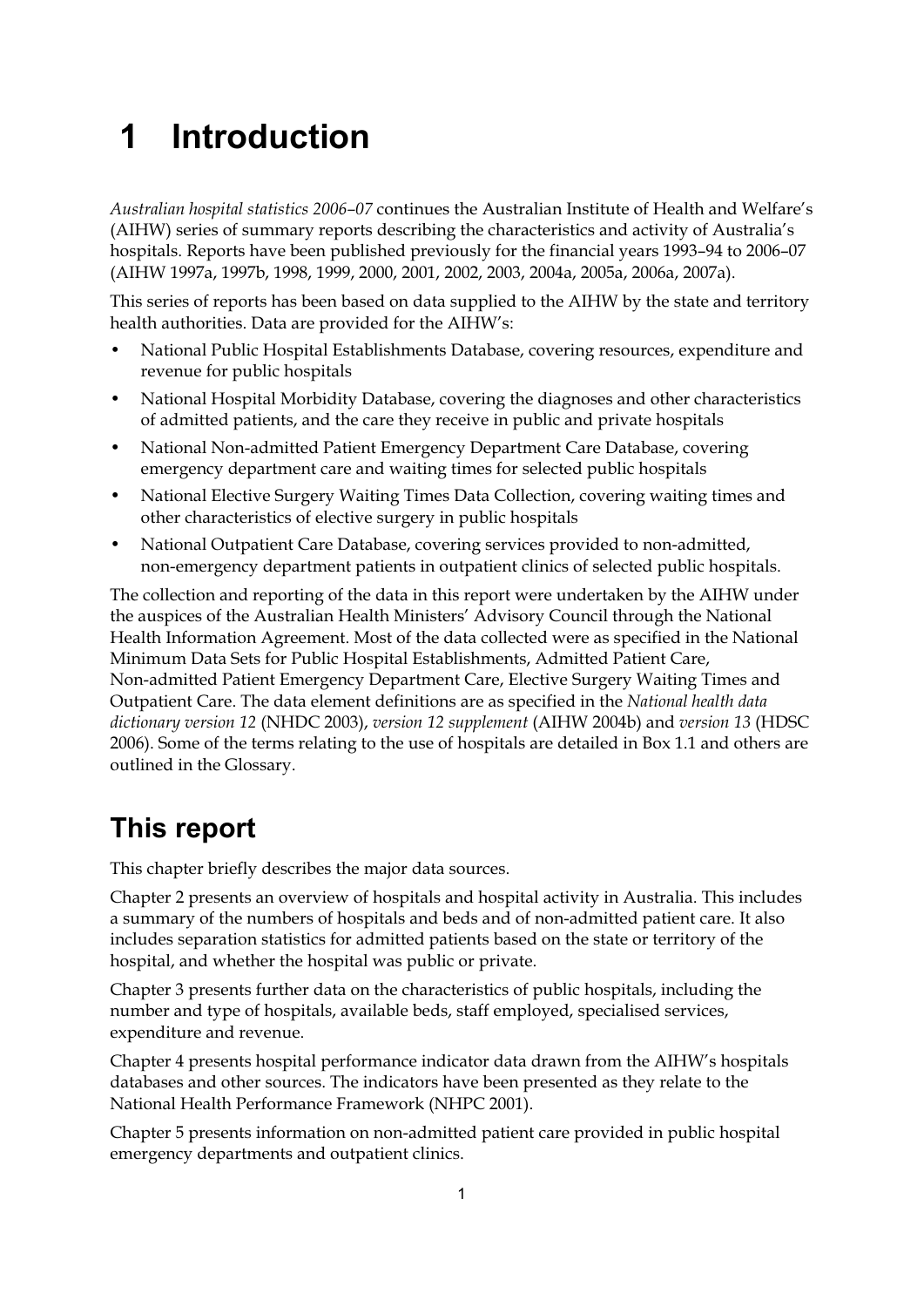#### **Box 1.1: Summary of terms and data sources relating to the use of hospitals**

#### *Admitted patients*

*Statistics on admitted patients are compiled when an admitted patient (a patient who undergoes a hospital's formal admission process) completes an episode of admitted patient care and 'separates' from the hospital. This is because most of the data on the use of hospitals by admitted patients are based on information provided at the end of the patients' episodes of care, rather than at the beginning. The length of stay and the procedures carried out are then known and the diagnostic information is more accurate.* 

*Separation is the term used to refer to the episode of admitted patient care, which can be a total hospital stay (from admission to discharge, transfer or death) or a portion of a hospital stay beginning or ending in a change of type of care (for example from acute to rehabilitation). 'Separation' also means the process by which an admitted patient completes an episode of care by being discharged, dying, transferring to another hospital or changing type of care.* 

*For each separation, patients are assigned a principal diagnosis, which is the diagnosis established after study to be chiefly responsible for occasioning the patient's episode of admitted patient care (see Chapter 9). If applicable, procedures are also reported (see Chapter 10). These can be surgical or non-surgical, and therapeutic, diagnostic or of a patient-support nature (for example anaesthesia).* 

*Patient day means the occupancy of a hospital bed (or chair in the case of some same-day patients) by an admitted patient for all or part of a day.* 

*The state and territory health authorities compile information on episodes of admitted patient care in public and private hospitals and supply it to the AIHW for collation into the National Hospital Morbidity Database. Data on waiting times for elective surgery in public hospitals are also provided.* 

*Although hospital separation data are a valuable source of information about hospital care, they have limitations as indicators of ill health. Sick people who are not admitted to hospital are not counted and those who are admitted more than once are counted on each occasion. Hospital separation data are also affected by variations in admission practices, and in the availability of and access to hospitals.* 

#### *Non-admitted patients*

*Hospitals provide services to non-admitted patients through emergency departments, outpatient clinics and a range of other specialised services (see chapters 2 and 5). Summary information on these services is collated nationally for public hospitals by the AIHW and for private hospitals by the Australian Bureau of Statistics (ABS).* 

*An occasion of service for a non-admitted patient is defined as any examination, consultation, treatment or other service provided to a patient in each functional unit of a health service establishment each time the service is provided. National data are based on counts of occasions of service, categorised into broad clinic- or service-based groupings.* 

*Definitions used for non-admitted patient hospital care are not completely uniform among the states and territories, and have varied over time. Existing national systems for counting and classifying this care are being revised with the aim of improving consistency and comparability. For example, categorisation of occasions of service data using an expanded range of clinic types began on 1 July 2005 in selected public hospitals.* 

*More detailed information is collected on occasions of service provided in emergency departments in selected public hospitals and provided for the National Non-admitted Patient Emergency Department Care Database.*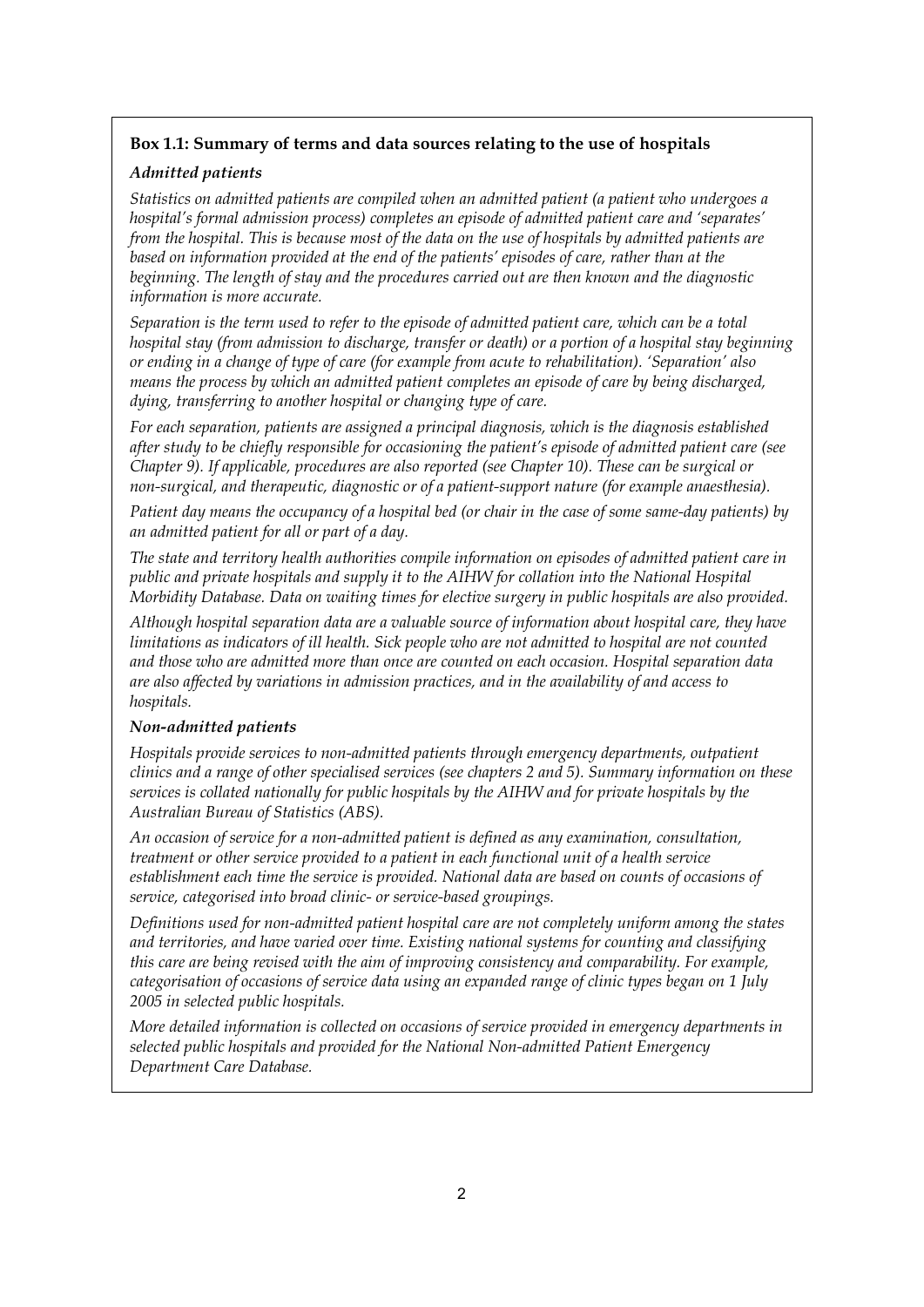Chapter 6 presents summary data on elective surgery waiting times for patients admitted to public hospitals.

Chapter 7 presents administrative data for episodes of admitted patient care in public and private hospitals, including patient election status and funding source; overall type of care received; urgency of admission; and modes of admission and separation.

Chapter 8 presents demographic information on episodes of admitted patient care, including separations and patient days by age group, sex, Indigenous status, country of birth, area of usual residence and quintile of socioeconomic advantage/disadvantage.

Chapters 9 to 12 present a range of information on episodes of admitted patient care, including the principal diagnoses of the patients (Chapter 9), the procedures they underwent (Chapter 10), external causes of injury and poisoning (Chapter 11), and the Australian Refined Diagnosis Related Groups (AR-DRGs) for the hospital separations (Chapter 12).

Appendixes 1 and 2 provide technical notes on the data and analyses additional to those in the chapters. In particular, Appendix 1 includes notes on the presentation of data in the tables and the population estimates used for population rate calculations, and notes on major aspects of the quality and comparability of the hospital morbidity data. Appendix 2 provides information on the hospitals covered by each of the data sources and on the hospitals categorised as public and private.

Summary information from the Department of Health and Ageing's 2005–06 National Hospital Cost Data Collection is provided in Appendix 3. This collection is the source of AR-DRG cost weight and average cost information used in chapters 2, 4, 7 and 12. Information on episodes of admitted patient care is presented using Service Related Groups in Appendix 4. Appendix 5 presents detailed information on potentially preventable hospitalisations. Appendix 6 relates to the Department of Health and Ageing's *State of our public hospitals report*. It notes the major differences between the analysis methods used for that report and for *Australian hospital statistics 2006–07*.

Throughout the report, unless otherwise specified:

- public acute hospitals and public psychiatric hospitals are included in the public hospital (public sector) category
- all public hospitals other than public psychiatric hospitals are included in the public acute hospital category
- private psychiatric hospitals, private free-standing day hospital facilities and other private hospitals are included in the private hospital (private sector) category
- all private hospitals, other than private free-standing day hospital facilities, are included in the other private hospitals category.

In addition, unless otherwise specified, statistics from the National Hospital Morbidity Database exclude separations for which the care type was reported as *Newborn* and for which no qualified days were reported (see Chapter 7), and records for *Hospital boarders* and *Posthumous organ procurement* (see Appendix 1).

Although the *National health data dictionary* definitions form the basis of the databases, the actual definitions used may have varied among the data providers and over time. In addition, the detail of the scope of the data collections may vary. Comparisons between the states and territories, reporting years and hospital sectors should therefore be made with reference to the accompanying notes.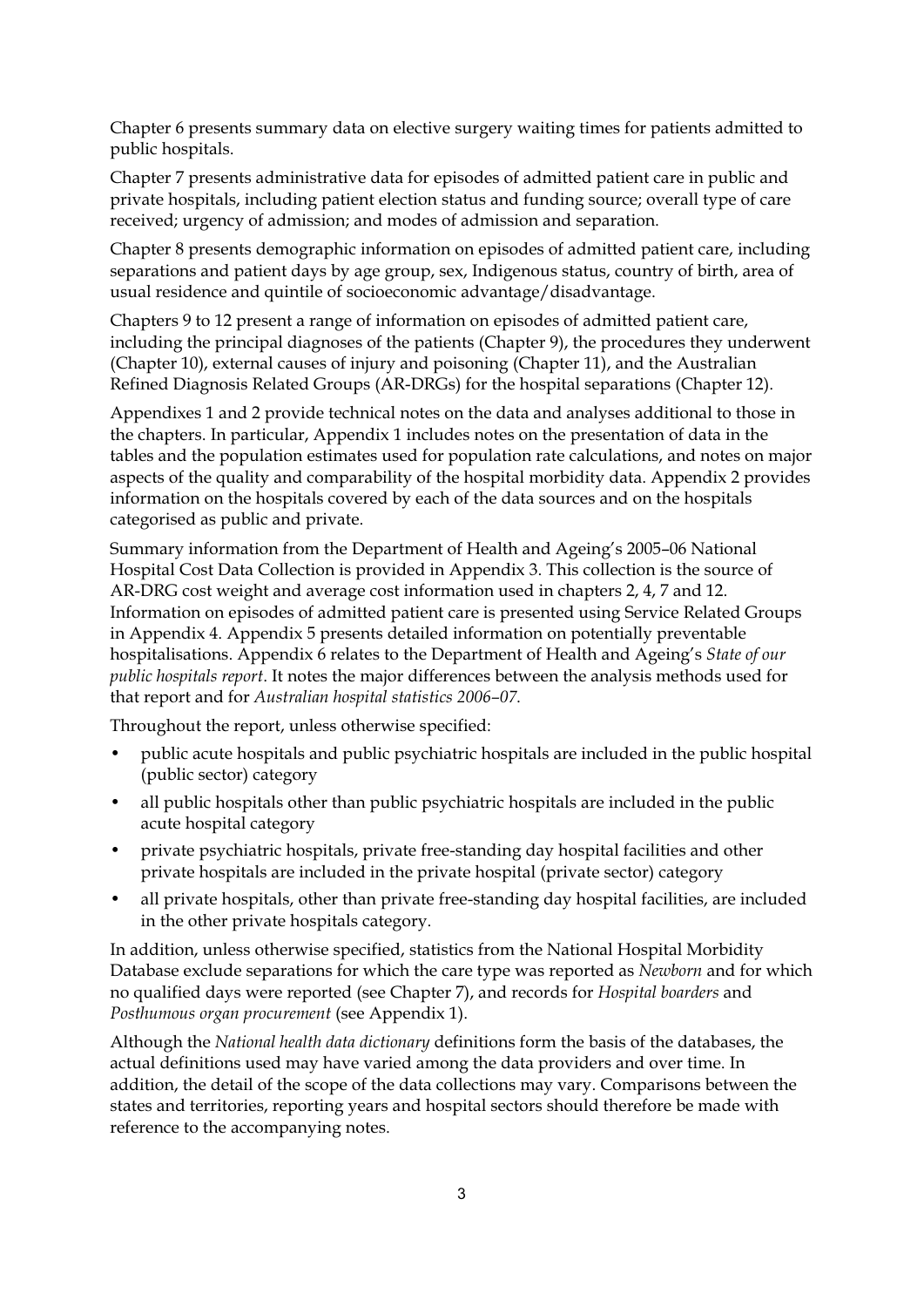# **The National Public Hospital Establishments Database**

The National Public Hospital Establishments Database holds a record for each public hospital in Australia. It is collated from the routine administrative collections of public acute hospitals, psychiatric hospitals, drug and alcohol hospitals and dental hospitals in all states and territories.

Essentially all public hospitals were included for 2006–07. However, the collection only covers hospitals within the jurisdiction of the state and territory health authorities. Hence, public hospitals not administered by the state and territory health authorities (for example, some hospitals run by correctional authorities in some jurisdictions and those in offshore territories) are not included. Further information about the hospitals included in the database for 2006–07 is in Appendix 2.

The collection is based on the National Minimum Data Set for Public Hospital Establishments. Information is included on hospital resources (beds, staff and specialised services), recurrent expenditure (including depreciation), non-appropriation revenue and services to non-admitted patients (Box 1.1). Summary information on data quality and comparability is presented in Chapter 3.

### **The National Hospital Morbidity Database**

The National Hospital Morbidity Database is a compilation of episode-level records from admitted patient morbidity data collection systems in Australian hospitals (Box 1.1). The database contains data relating to admitted patients in almost all hospitals, including public acute hospitals, public psychiatric hospitals, private acute hospitals, private psychiatric hospitals and private free-standing day hospital facilities.

All public hospitals were included for 2006–07, with minor exceptions. The great majority of private hospitals were also included, although there were a few not included, mainly free-standing day hospital facilities. Counts of private hospital separations presented in this report are therefore likely to be underestimates of the actual counts. In 2005–06, the National Hospital Morbidity Database reported 78,894 (2.8%) fewer separations than the ABS's Private Health Establishments Collection (ABS 2007), which may have wider coverage. Further information about the public and private hospitals included for 2006–07 and previous years is in Appendix 2.

The data supplied are based on the National Minimum Data Set for Admitted Patient Care and include demographic, administrative and length of stay data, and data on the diagnoses of the patients, the procedures they underwent in hospital and external causes of injury and poisoning. Information on the quality of the diagnosis, procedure and external cause data, classified using the fifth edition of the *International statistical classification of diseases and related health problems, 10th revision, Australian modification* (ICD-10-AM)(NCCH 2006) is included in Appendix 1.

Records for 2006–07 are for hospital separations (discharges, transfers, deaths or changes in care type) in the period 1 July 2006 to 30 June 2007. Data on patients who were admitted on any date before 1 July 2006 are included, provided that they also separated between 1 July 2006 and 30 June 2007. A record is included for each separation, not for each patient, so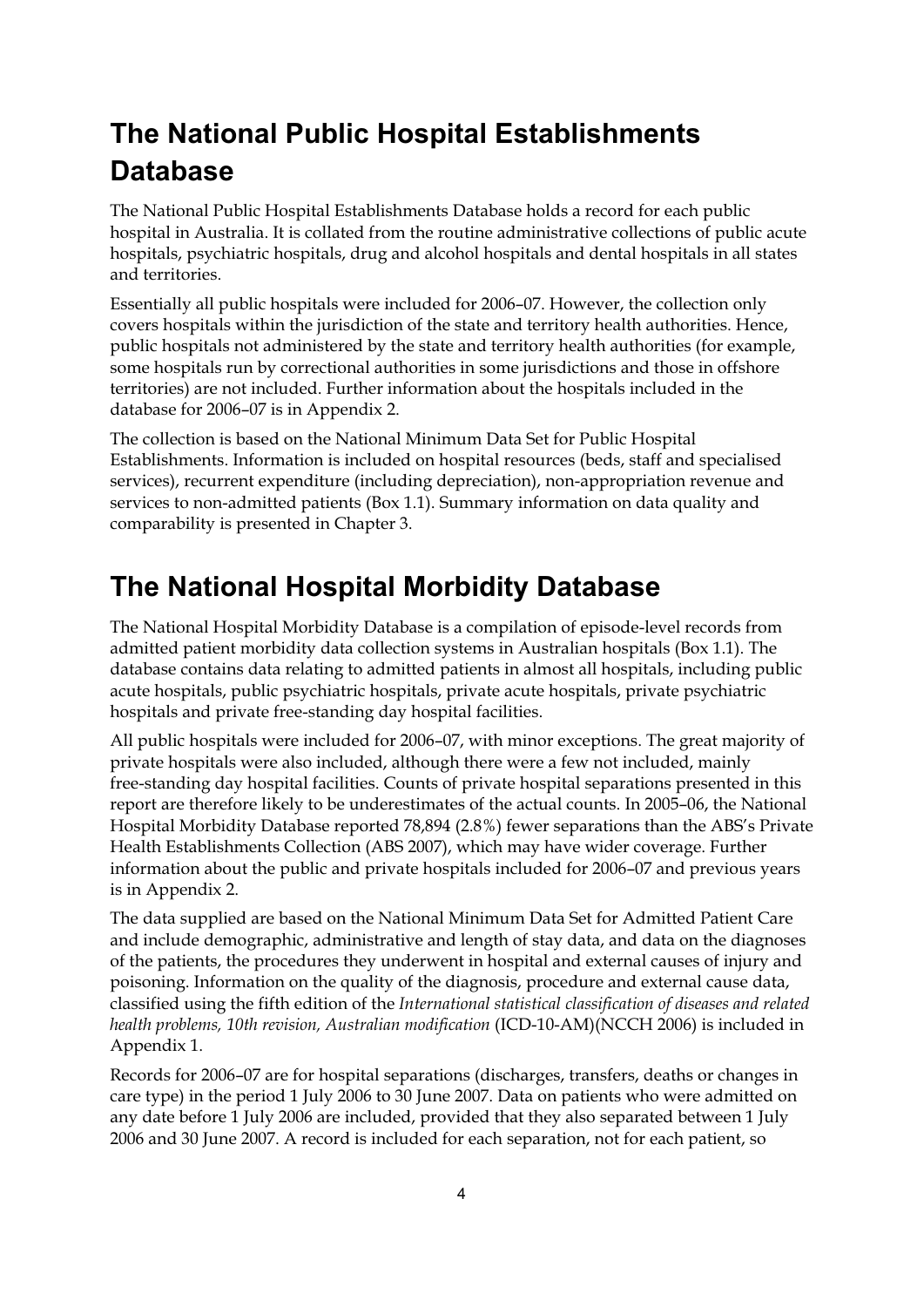patients who separated more than once in the year have more than one record in the database.

Patient day statistics can be used to provide information on hospital activity that, unlike separation statistics, account for differences in length of stay. As the database contains records for patients separating from hospital during the reporting period (1 July 2006 to 30 June 2007), this means that not all patient days reported will have occurred in that year. It is expected, however, that patient days for patients who separated in 2006–07, but who were admitted before 1 July 2006, will be counterbalanced overall by the patient days for patients in hospital on 30 June 2007 who will separate in future reporting periods. The numbers of separations and patient days can be a less accurate measure of the activity for establishments such as public psychiatric hospitals, and for patients receiving care other than acute care, for which more variable lengths of stay are reported. Information on some aspects of the quality and comparability of the data is presented in Appendix 1. The notes above and those in Box 1.1 should also be used to guide interpretation of the data, as should the additional notes presented in Chapter 1 of *Australian hospital statistics 2002–03* (AIHW 2004a).

## **The National Non-admitted Patient Emergency Department Care Database**

The National Non-admitted Patient Emergency Department Care Database includes episodelevel data on non-admitted patients treated in the emergency departments of selected public hospitals. The selected public hospitals for each year are those that were classified as *Principal referral and Specialist women's and children's hospitals* and *Large hospitals* in *Australian hospital statistics* in the preceding year. For example, hospitals contributing the database for 2006–07 were classified as *Principal referral and Specialist women's and children's hospitals* and *Large hospitals* in *Australian hospital statistics 2005–06* (AIHW 2007a). Some states and territories were also able to provide data for hospitals in other peer groups, so that coverage was about 78% of emergency department occasions of service overall. More information about the coverage of this data collection (which is more complete for larger hospitals) for 2006–07 is presented in Chapter 5 and Appendix 2.

The data supplied are based on the National Minimum Data Set for Non-admitted Patient Emergency Department Care. They include data on the type and length of emergency department visit, triage category, waiting times, patient demographics, arrival mode and departure status. The data presented in this report are for patients treated between 1 July 2006 and 30 June 2007. Summary information on the quality and comparability of the data is included in Chapter 5.

All states and territories provided hospital-level data on accident and emergency occasions of service for the National Public Hospital Establishments Database. These data have wider coverage than data provided for the National Non-admitted Patient Emergency Department Care Database, as detailed in Chapter 5 and Appendix 2.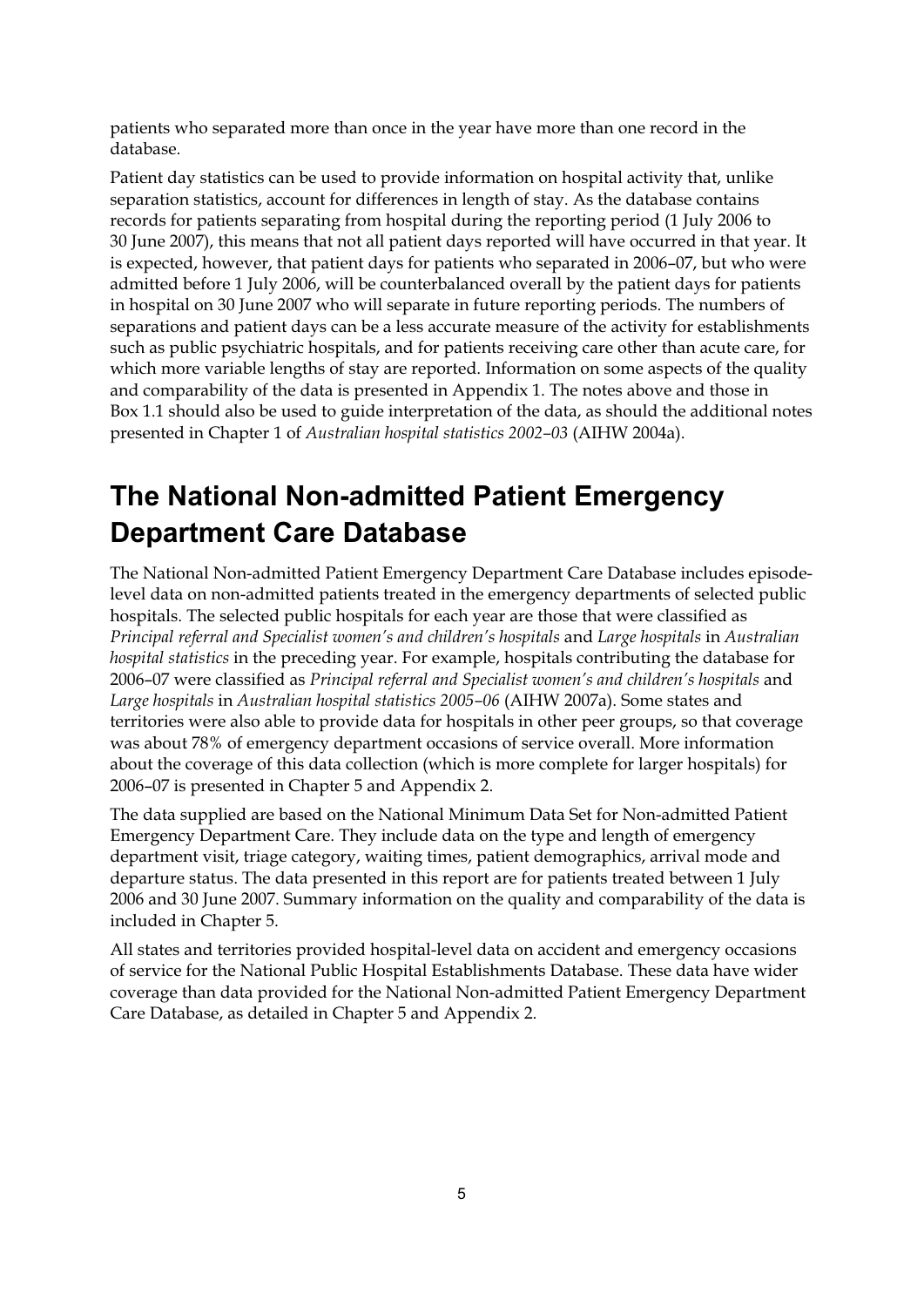# **The National Elective Surgery Waiting Times Data Collection**

The state and territory health authorities have provided episode-level data on elective surgery waiting times to the AIHW's National Elective Surgery Waiting Times Data Collection. The data presented in this report are for patients admitted for elective surgery between 1 July 2006 and 30 June 2007.

The National Elective Surgery Waiting Times Data Collection relates to public acute care hospitals. All public hospitals that undertake elective surgery were generally included. More detail on the coverage of this collection, including a list of hospitals in the data collection for 2006–07, is included in Appendix 2. Summary information on the quality and comparability of the data is included in Chapter 6.

### **The National Outpatient Care Database**

The National Outpatient Care Database includes counts of individual occasions of service and group sessions by outpatient clinic type for selected public hospitals. The selected hospitals for each year are those that were classified as *Principal referral and Specialist women's and children's hospitals* and *Large hospitals* in *Australian hospital statistics* in the preceding year. For example, public hospitals classified as *Principal referral and Specialist women's and children's hospitals* and *Large hospitals* in *Australian hospital statistics 2005–06* provided 2006–07 data for the National Outpatient Care Database (AIHW 2007a). Some states and territories were also able to provide data for hospitals in other peer groups, so that coverage was about 76% of individual outpatient clinic occasions of service overall. More information about the coverage of this data collection (which is more complete for larger hospitals), including a list of hospitals included for 2006–07, is presented in Chapter 5 and Appendix 2.

The data supplied are based on the National Minimum Data Set for Outpatient Care. They include data on the number of individual occasions of service and group sessions, by clinic type and establishment. The data presented in this report are for patients treated between 1 July 2006 and 30 June 2007. Summary information on the quality and comparability of the data is included in Chapter 5.

All states and territories also provided hospital-level data on outpatient clinic occasions of service for the National Public Hospital Establishments Database. These data have wider coverage than data provided for the National Outpatient Care Database, as detailed in Chapter 5 and Appendix 2.

### **This report and additional data on the Internet**

This report is available on the Internet at <www.aihw.gov.au>. The text of the report is presented in PDF format and the tables are presented as downloadable Excel spreadsheets. This site also includes additional data, in Excel spreadsheets, on diagnoses, procedures and AR-DRGs for admitted patients, and the data used to generate graphs in this report. Some of the report's tables are presented with more detail, such as using 5-year age groups rather than 10-year age groups (see Chapter 8). More information on the Internet tables is in chapters 8, 9, 10 and 12 and in Appendixes 1, 2, 4 and 5.